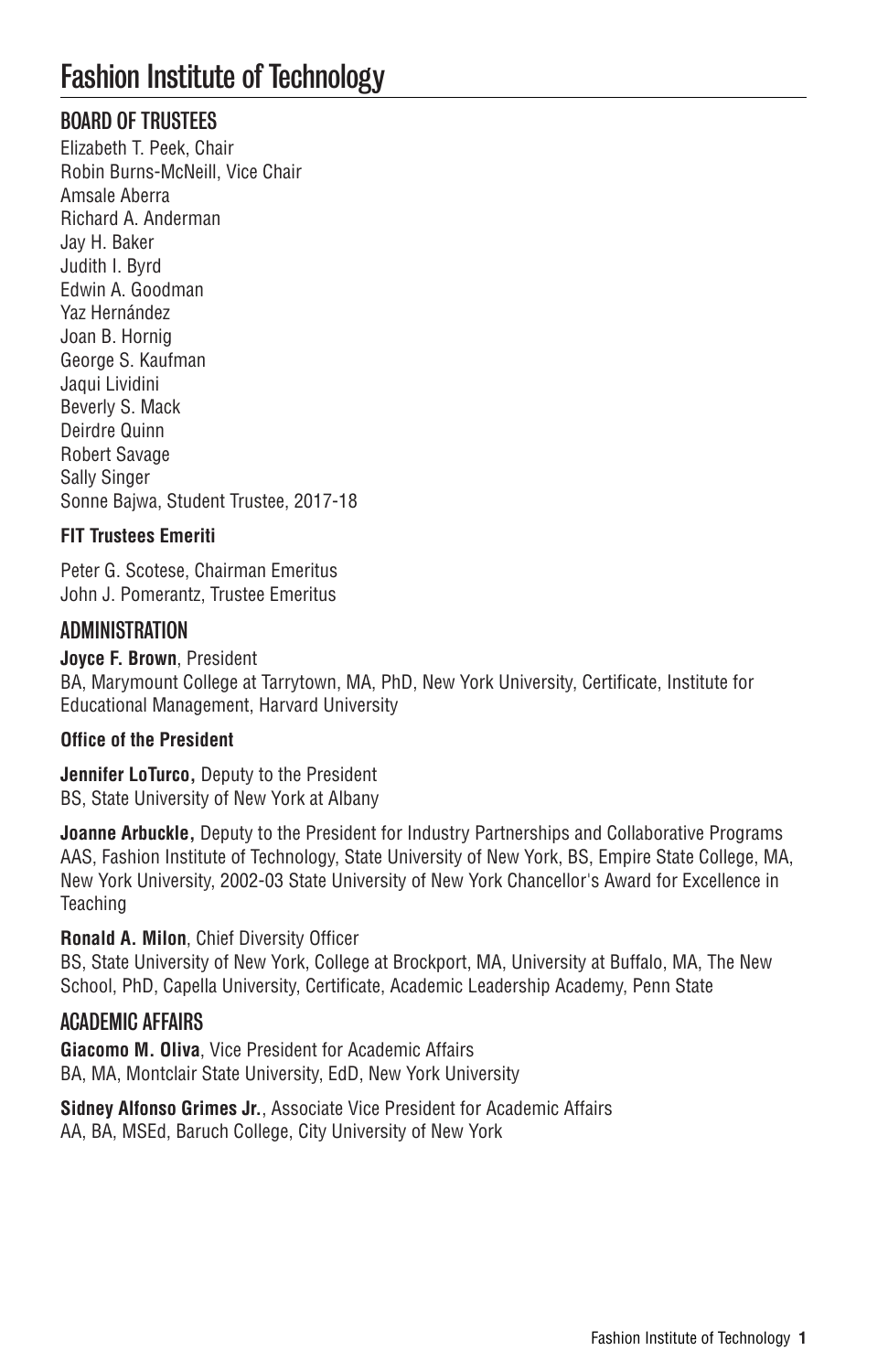**Yasemin Jones**, Associate Vice President for Academic Affairs

BA, University of California-Irvine, MA, PhD, Graduate School and University Center, City University of New York

**Deirdre C. Sato,** Dean for International Education AAS, Fashion Institute of Technology, BA, Cornell, MA, PhD, New York University

**Helen Gaudette,** Assistant Dean for International Education BA, Boston College, MA, Hunter College, City University of New York, PhD, The Graduate Center, City University of New York

**Tardis Johnson**, Associate Dean, Student Support Services BA, State University of New York at Albany, MSEd, Bernard M. Baruch College, City University of New York

**Deborah Klesenski-Rispoli**, Assistant Dean for Curriculum and Associate Professor, Photography AAS, Fashion Institute of Technology, BS, State University of New York, Empire State College, MSEd, Bernard M. Baruch College, City University of New York

#### **Academic Deans**

#### **School of Art and Design**

**Troy Richards,** Dean, School of Art and Design BFA, University of the Arts, MFA, Cranbrook Academy of Art

#### **Jay and Patty Baker School of Business and Technology**

**Steven Frumkin**, Dean, Jay and Patty Baker School of Business and Technology BS, Philadelphia College of Textiles and Science, MBA, Bernard M. Baruch College, City University of New York

**Jennifer Maden**, Assistant Dean, Jay and Patty Baker School of Business and Technology BS, Rutgers University School of Business, MA, West Chester University, MBA, Drexel University School of Business

#### **School of Graduate Studies**

**Mary E. Davis**, Dean, School of Graduate Studies BM, St. Mary's College, MMus, Peabody Institute of Johns Hopkins University, MMus, New England Conservatory of Music, AM, PhD, Harvard University

#### **School of Liberal Arts**

**Patrick Knisley**, Dean, School of Liberal Arts AB, Harvard College, MA, PhD, University of Colorado

#### **Directors and Coordinators**

**NJ Bradeen**, Professor-Librarian and Director, Gladys Marcus Library BS, Kutztown University, MS, Drexel University

**Tamara Cupples**, Executive Director, Online Learning and Academic Technologies BA, Pace University, MS, Rensselaer Polytechnic Institute

**Lucia DeRespinis,** Executive Director for Grants Administration BA, Sarah Lawrence College, MS, The New School for Social Research

**Greta K. Earnest,** Associate Professor-Librarian and Associate Director BA, Bard College, MLS, State University of New York at Albany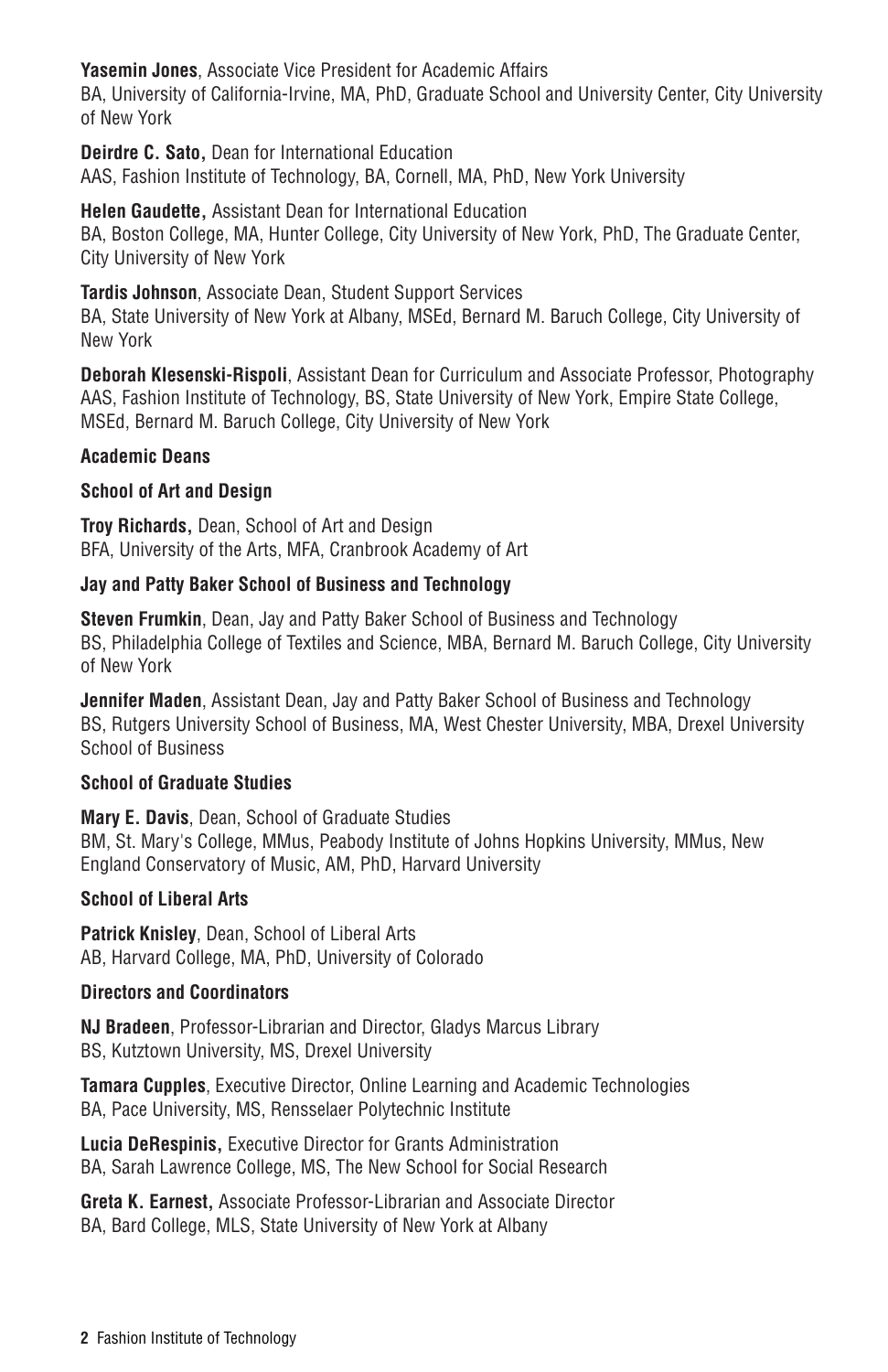**Brian Fallon**, Associate Professor-Director, Writing Studio, 2016-17 SUNY Chancellor's Award for Excellence in Professional Service

BA, University of Kansas, MA, Colorado State University, PhD, Indiana University of Pennsylvania

**Michael Ferraro,** Executive Director, FIT/Infor Design and Tech Lab BFA, Syracuse University, MFA, University of Massachusetts, Amherst

**Lisa Feuerherm**, Adjunct Assistant Professor, Fashion Design-Art, and Resident Director, FIT Programs, Milan

AAS, Fashion Institute of Technology

**Daniel Gerger,** Executive Director, Center for Continuing and Professional Studies BA, Montclair State University, MPA, New York University, Wagner School of Public Service

**Christine Helm**, Coordinator, Enterprise Center BS, Bowling Green State University, MA, MEd, Teachers College, Columbia University

**Madeleine Kaplan**, Adjunct Assistant Professor, Fashion Business Management, and Resident Director, FIT Programs, Polimoda BA, Duke University, MBA, University of Cincinnati

**Deborah Levine**, Coordinator, Academic Skills Center BS, Montclair State College, MA, New York University

**Yasemin Celik Levine,** Coordinator, Presidential Scholars Program, Associate Professor, Social **Sciences** 

BA, Franklin and Marshall College, MA, Boston University, PhD, The Graduate School and University Center, City University of New York, 2005-06 State University of New York Chancellor's Award for Excellence in Teaching

**Elaine Maldonado**, Professor-Director, Faculty Development and the Center for Excellence in Teaching (CET)

BFA, The Cooper Union for the Advancement of Science and Art, MS, Hunter College, City University of New York

**Michele Nagel**, Director, Precollege Programs

BFA, Parsons The New School for Design, MSEd, Bernard M. Baruch College, City University of New York, 2015-16 State University of New York Chancellor's Award for Excellence in Professional Service

**Esther Oliveras**, Coordinator, Faculty Services

BA, Lehman College, City University of New York, 2013-14 State University of New York Chancellor's Award for Excellence in Professional Service

**Marjorie Silverman**, Acting Chairperson for Internship Studies and Adjunct Assistant Professor BS, Boston University, MA, Columbia University

**Deborah Stein**, Grants Coordinator

BA, Brooklyn College, City University of New York, MA, University of Arizona, MPA, New York University

**Devon Vidal,** Assistant Professor, Director for Academic Advisement BA, MS, State University of New York at Albany

**Joan O. Volpe**, Managing Coordinator, Center for Professional Studies and Adjunct Instructor, Fashion Business Management

BA, Caldwell College, MA, The New School for Social Research, 2007-08 State University of New York Chancellor's Award for Excellence in Professional Service

**Academic Advisement Center Non-Classroom Faculty**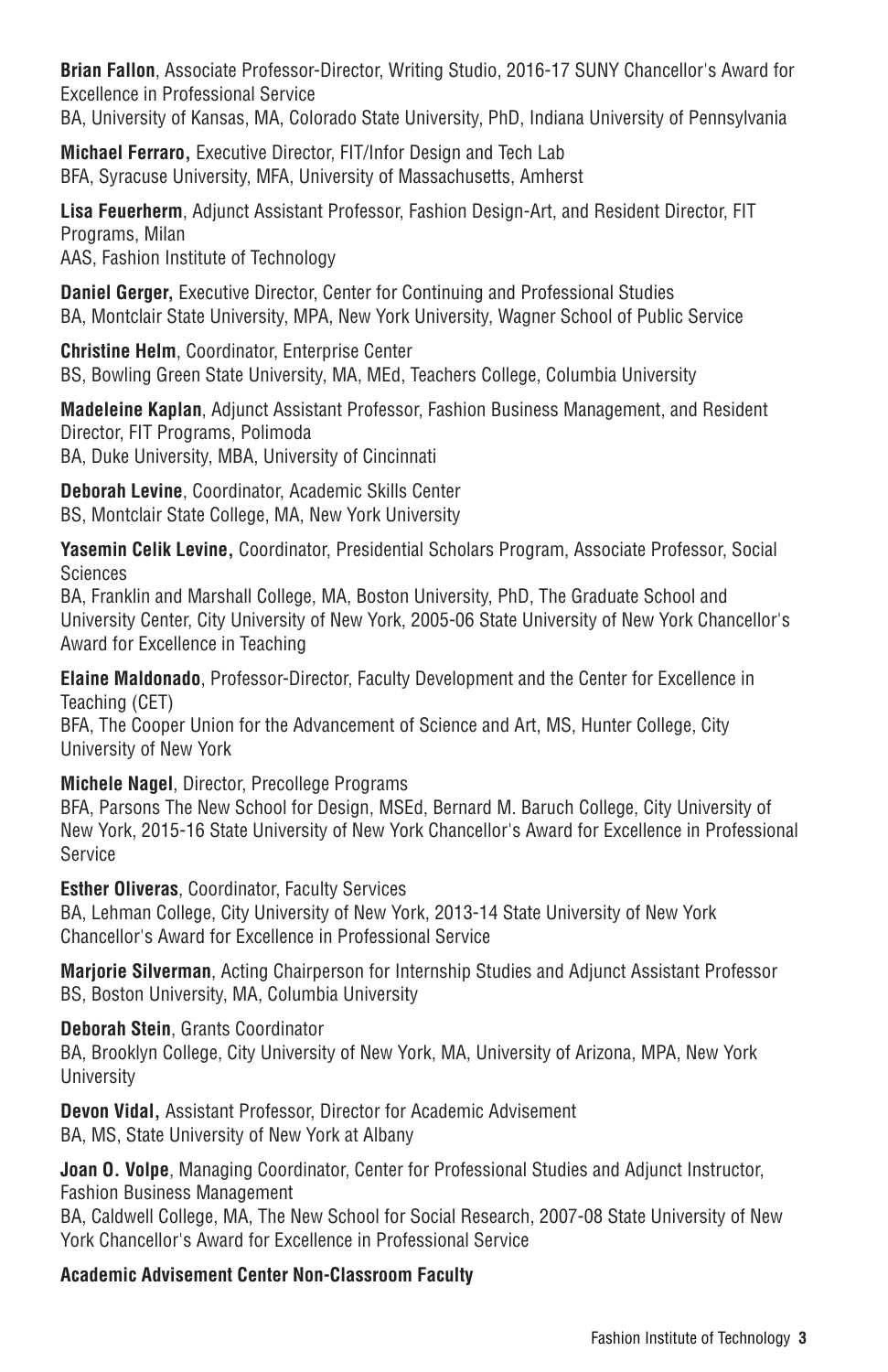**Regan Christie,** Associate Professor-Counselor BS, University of Vermont, MA, New York University

**Benita Pratt,** Assistant Professor-Counselor BA, State University of New York at Old Westbury, MPA, Metropolitan College of New York

#### **Career and Internship Center Non-Classroom Faculty**

**Stratton Bouloukos**, Adjunct Assistant Professor-Counselor BA, Sarah Lawrence College

**Elizabeth Field**, Adjunct Assistant Professor-Counselor BFA, Parsons School of Design, MA, University of Adelaide

**Susanne Galvin**, Adjunct Assistant Professor-Counselor BA, Fashion Institute of Technology, State University of New York, MFA, State University of New York College at New Paltz

**Jeanne Golly**, Associate Professor-Counselor BS, University of Texas at Austin, MA, Michigan State University

**Adrian Jones**, Adjunct Assistant Professor-Counselor AAS, Grahm Junior College, BS, Boston University, MA, New York University

**Amy Mato**, Assistant Professor-Counselor AAS, BS, Fashion Institute of Technology, State University of New York

**Connie Passarella**, Associate Professor-Counselor BA, MSEd, St. John's University

**Jennifer Miller Peters**, Associate Professor-Counselor BA, MBA, State University of New York at Binghamton, MSEd, Hunter College, City University of New York

**Bonnie Recca**, Adjunct Assistant Professor-Counselor BA, State University of New York at Stony Brook

**Jill Roberts**, Adjunct Assistant Professor-Counselor BA, Hunter College, City University of New York

**Nancy Ross**, Adjunct Associate Professor-Counselor BA, Hamilton/Kirkland College, MEd, Goucher College

**Melanie Rush,** Adjunct Assistant Professor-Counselor BA, Rider University, MA, College of New Rochelle

**Linda Turner**, Adjunct Assistant Professor BFA, Fashion Institute of Technology, State University of New York, MPS, Pratt Institute

**Helene Verin**, Adjunct Assistant Professor-Counselor BS, University of Wisconsin

**Myrna Weiss,** Adjunct Assistant Professor-Counselor

**Pam Zuckerman**, Associate Professor-Counselor BA, University of Pennsylvania, MA, MEd, Teachers College, Columbia University, 1996-97 State University of New York Chancellor's Award for Excellence in Professional Service

#### **Gladys Marcus Library Non-Classroom Faculty**

**Joseph Anderson,** Adjunct Assistant Professor-Librarian BA, Columbia College, MLIS, Dominican University

**Amy Ballmer**, Associate Professor and Head of Research and Instructional Services

**4** Fashion Institute of Technology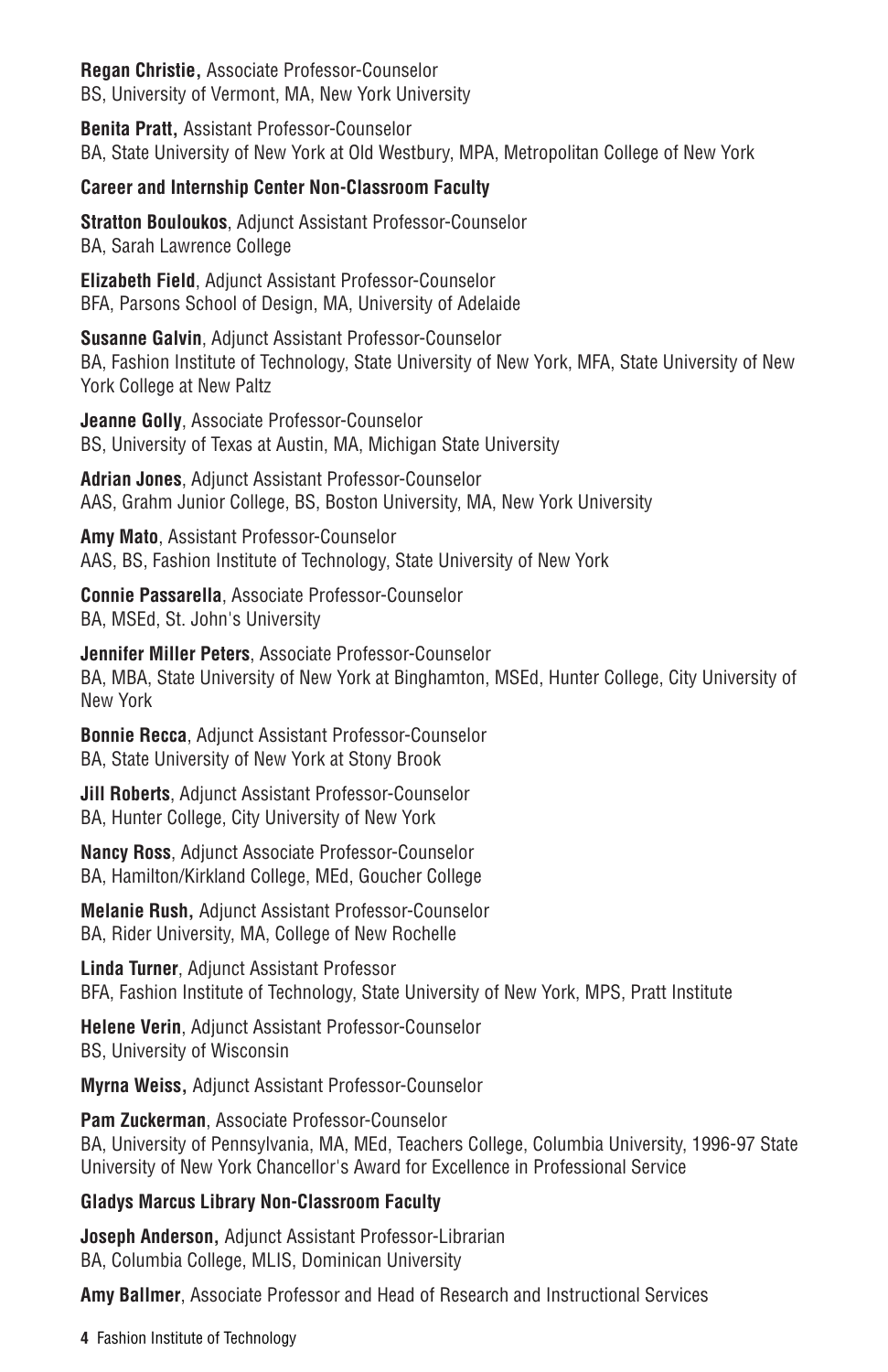BA, Eastern Michigan University, MA, Pratt Institute

**Karl Baranoff**, Adjunct Assistant Professor-Librarian BM, Indiana University School of Music, MM, Temple University College of Music, MLS, University of Illinois

**Lana Bittman**, Assistant Professor-Librarian BA, Washington University, MS, Rutgers, The State University of New Jersey

**Jennifer B. Blum**, Adjunct Associate Professor-Librarian BA, New York University, MA, Brandeis University, MS, Simmons College

**Naomi Schwer Bricker**, Adjunct Assistant Professor-Librarian BA, The City College, City University of New York, MS, Columbia University

**Alicia Estes**, Adjunct Assistant Professor-Librarian BA, Hampton Institute, MLS, Columbia University, MS, New York University

**Helen Taylor Lane**, Assistant Professor-Librarian BA, Earlham College, MLIS, Pratt Institute

**Rosanne LaPaglia**, Adjunct Assistant Professor-Librarian BA, St. Peter's College, MLS, Catholic University, MA, Trinity College

**Leslie Lowe Preston**, Assistant Professor-Librarian BA, University of Georgia, MS, University of Tennessee

**Beryl Rentof**, Professor-Librarian BS, New York University, MPA, Bernard M. Baruch College, City University of New York, MLS, Queens College, City University of New York

**Maria Rothenberg**, Adjunct Instructor-Librarian BA, Carnegie Mellon University, MFA, MLS, Queens College, City University of New York

**Janette B. Rozene**, Professor-Librarian BA, Boston University, MLS, Columbia University, MA, Hunter College, City University of New York

**Karen Trivette**, Associate Professor-Librarian BA, University of North Carolina, Chapel Hill, MLS, State University of New York at Albany, 2012-13 State University of New York Chancellor's Award for Excellence in Librarianship

**Lorraine Catherine Weberg**, Assistant Professor-Librarian BA, Hunter College, City University of New York, MS, Pratt Institute

**Marian Weston**, Adjunct Assistant Professor-Librarian BA, State University of New York at Binghamton, MLS, University of North Carolina, Chapel Hill

**Judith Wood**, Adjunct Instructor-Librarian BA, The City College, City University of New York, AMLS, University of Michigan, MA, New York University

#### **Writing Studio Non-Classroom Faculty**

**Sarah M.H. Blazer,** Assistant Professor, Writing Studio BA, South Carolina Honors College at the University of South Carolina, MA, Long Island University, PhD, Indiana University of Pennsylvania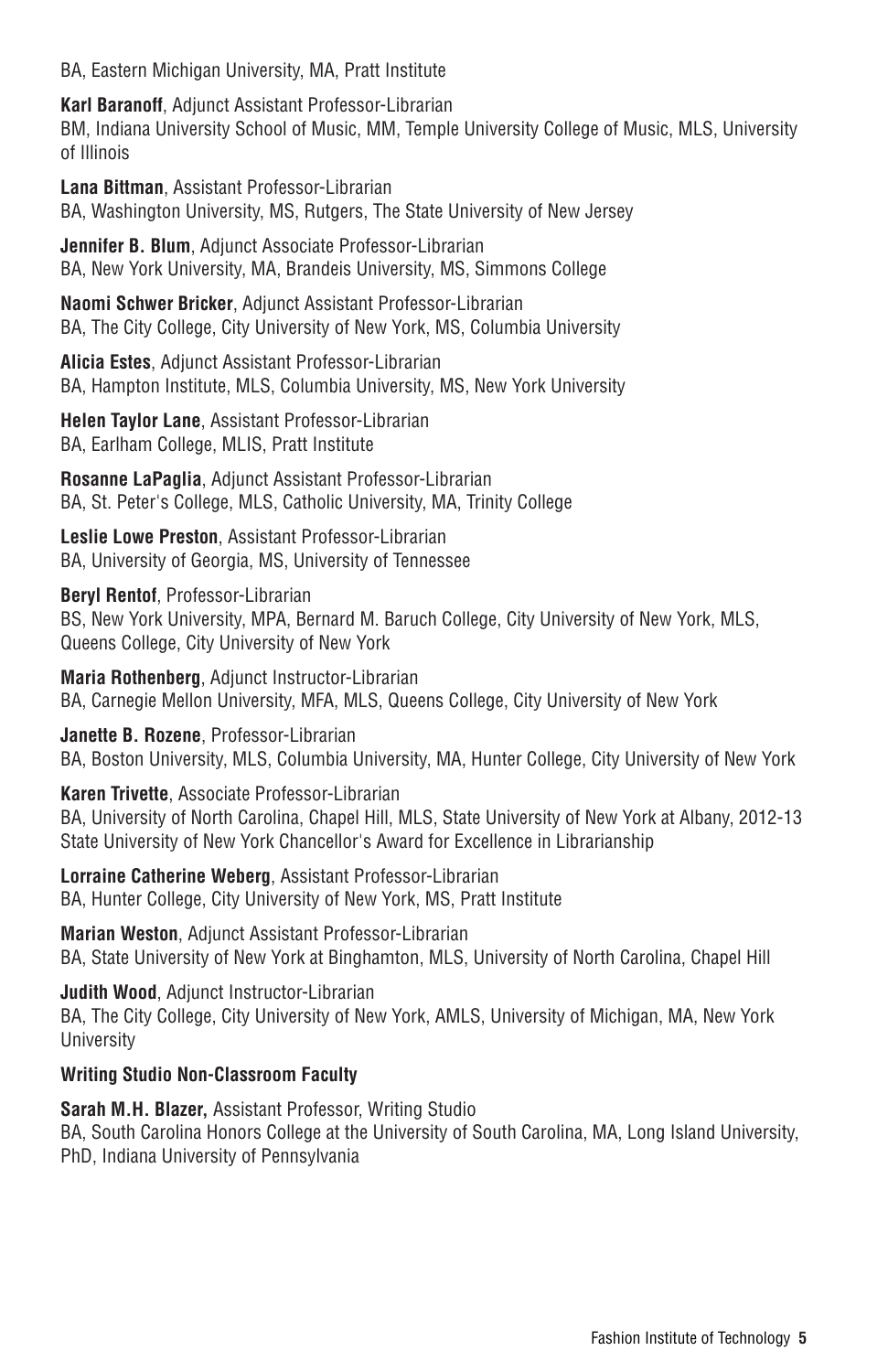# COMMUNICATIONS AND EXTERNAL RELATIONS

**Loretta Lawrence Keane**, Vice President for Communications and External Relations AAS, BA, St. Francis College, Certificate, Institute for Educational Management, Harvard University

**Cheri Fein**, Executive Director, Public and Media Relations BA, Oberlin College

**Carol Leven**, Assistant Vice President for Communications BS, University of Wisconsin

**Mary Oleniczak,** Director of Event Productions and Facilities Licensing BA, Michigan State University

**Lisa Wager**, Director, Government and Community Relations BA, Vassar College

**Troy Williams**, Acting Assistant Vice President for Marketing and Brand Management AAS, Fashion Institute of Technology, State University of New York

# DEVELOPMENT AND ALUMNI RELATIONS

**Vacant**, Vice President for Development and Alumni Affairs

**Dirrane Cove,** Director of Corporate and Foundation Relations BA, Connecticut College, MS, Columbia University

**Victoria Guranowski**, Director of Special Events BA, Skidmore College

**Kenneth Lam**, Director for Alumni Relations BA, EdM, State University of New York, University at Buffalo

# ENROLLMENT MANAGEMENT AND STUDENT SUCCESS

**Kelly Brennan**, Vice President for Enrollment Management and Student Success BA, MA, PhD, University of Alabama

**Terence Peavy,** Assistant Vice President for Enrollment Management and Student Success BA, York College, MEd, Fordham University

**Shadia Sachedina,** Dean of Students and Assistant Vice President for Enrollment Management and Student Success

BA, State University of New York, Stony Brook, MS, Baruch College, City University of New York, EdD, New York University

**Suzanne McGillicuddy,** Assistant Dean of Students, Student Engagement BA, University of Vermont, MS, University of Rhode Island

#### **Directors and Coordinators**

**Susan Breton**, Associate Professor-Director, Counseling Center BA, Bennington College, MA, Wesleyan University, PhD, Clark University

**Rita Cammarata**, Associate Professor-Director, Registration and Records BA, John Jay College of Criminal Justice, City University of New York, MSEd, Bernard M. Baruch College, City University of New York

**Magda Francois**, Assistant Professor-Acting Director, Admissions and Strategic Recruitment BS, Fashion Institute of Technology, MPS, State University of New York at New Paltz

**Mina Friedmann**, Professor-Director, Financial Aid

BA, The City College, City University of New York, MPS, New York Institute of Technology, 2005-06 State University of New York Chancellor's Award for Excellence in Professional Service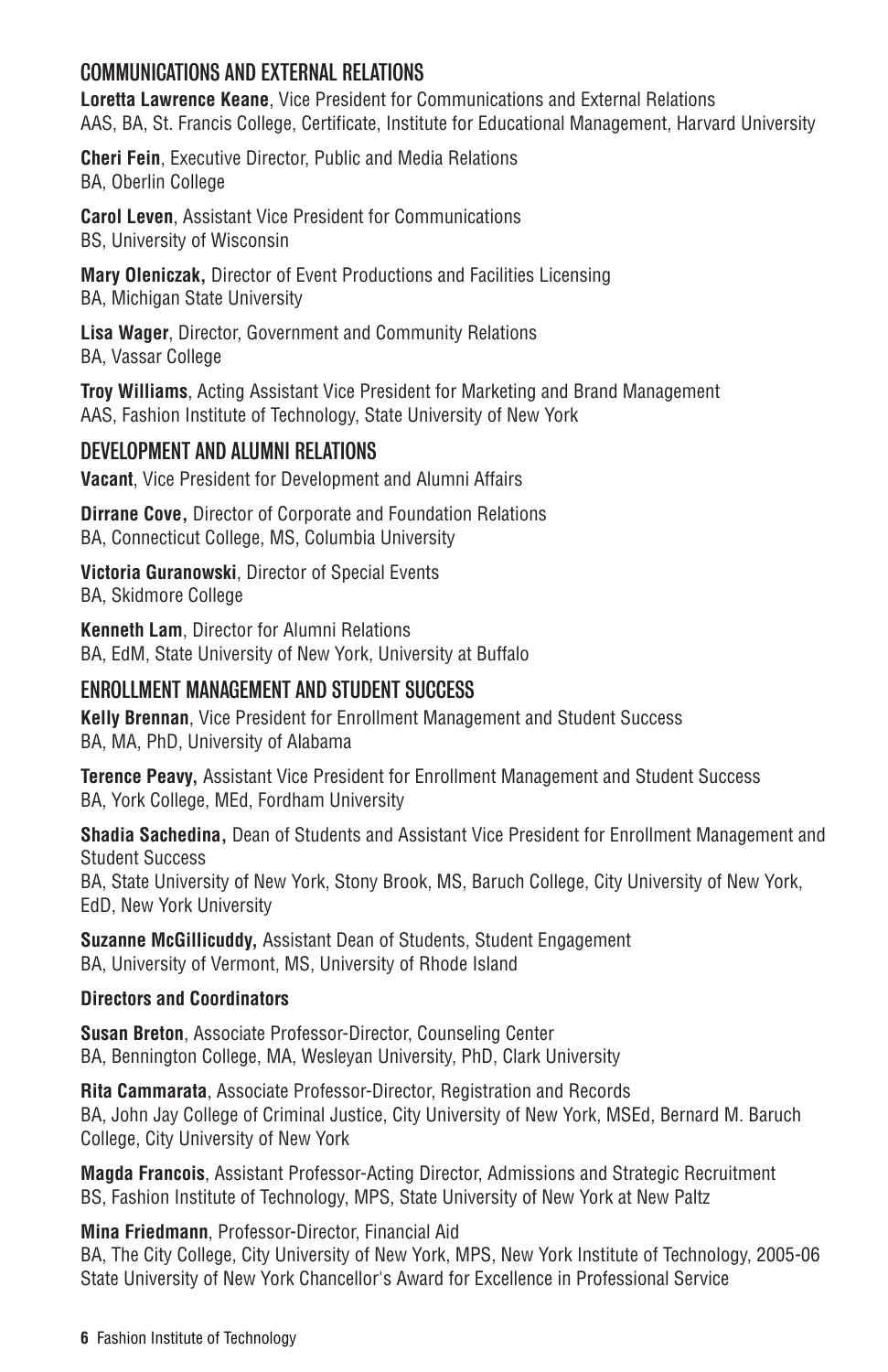**Chris Diggs**, Director, Residential Life BA, MEd, Lehigh University

**Keith Heron**, Director, Athletics and Recreation AA, Nassau Community College, BA, Queens College, City University of New York, MSEd, CW Post

**Anne Miller**, Director, Health Services BSN, MSN, State University of New York at Stony Brook

**Taur D. Orange**, Assistant Professor-Director, Educational Opportunity Programs BA, Wesleyan University, MPS, New York Institute of Technology, 2003-04 State University of New York Chancellor's Award for Excellence in Professional Service

**Joseph Plutz**, Assistant Professor-Director, Disability Services BA, North Central College, MA, City University of New York School of Professional Studies

**Erika Rohrbach,** Professor-Director International Student Services BA, Ursinus College, MA, Columbia University

**Michelle Van-Ess**, Associate Professor-Director, Student Life BA, Fairleigh Dickinson, MA, New York University

#### **Non-Classroom Faculty**

**Amber Carpenter-Lagattuta**, Associate Professor-Assistant Director, Registration and Records BA, State University of New York at Albany, EdM, EdD, Rutgers, The State University of New Jersey

**Mercedes Cepeda**, Instructor-Admissions Counselor BA, Binghamton, MSEd, Brooklyn College, City University of New York

**Barry R. Fischer**, Professor-Assistant Director, Financial Aid BA, State University of New York at Stony Brook, MA, Eastern Michigan University, 2008-09 State University of New York Chancellor's Award for Excellence in Professional Service

**Helena Diamant Glass**, Associate Professor-Registrar BA, MA, New York University, Certificate, University of Toronto

**Terry Ginder**, Assistant Professor, Counseling Center BA, East Stroudsburg University, MSW, Marywood University

**Patrice Goumba**, Associate Professor-Financial Aid Counselor BS, MS, Adelphi University, MPM, Keller Graduate School of Management

**Elizabeth S. Grubic**, Assistant Professor-Admissions Counselor BFA, Indiana University, MFA, Queens College, City University of New York

**Ellyn M. Halpern**, Assistant Professor-Registrar AAS, Kingsborough Community College, City University of New York, BS, Empire State College, MSEd, Bernard M. Baruch College, City University of New York

**Percess H. Jonas-Atteloney**, Assistant Professor, Registration and Records BS, York College, City University of New York, MSEd, Bernard M. Baruch College, City University of New York

**Fran Kalish**, Assistant Professor-Financial Aid Counselor BS, MS, Bernard M. Baruch College, City University of New York

**Catherine Lavelle**, Assistant Professor-Admissions Counselor BS, Virginia Commonwealth University, MA, Lesley University

**Frank Mitchell**, Assistant Professor-Admissions Counselor BA, Wilkes University, MSEd, Bernard M. Baruch College, City University of New York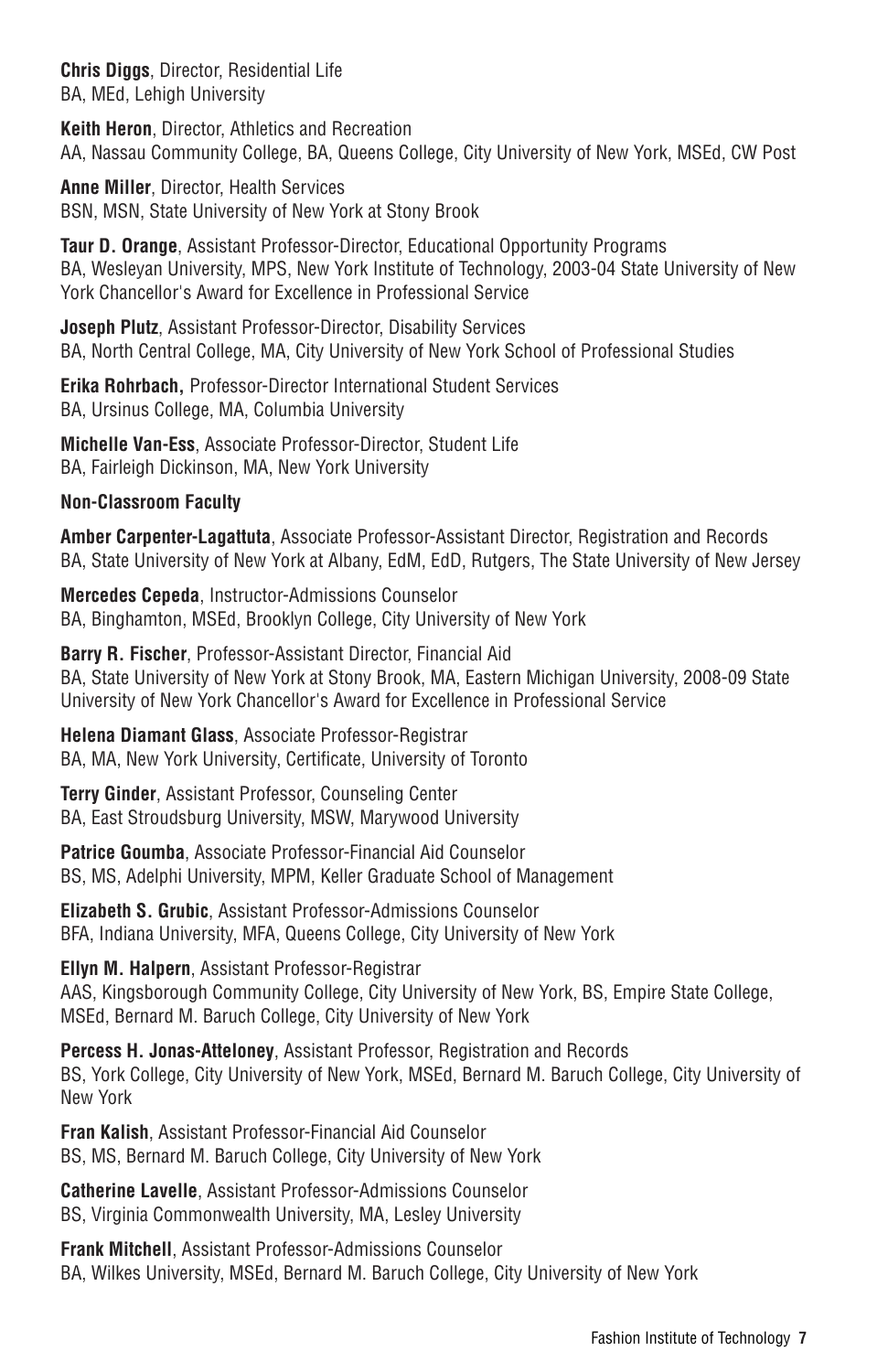**Ellen Simpao**, Adjunct Assistant Professor-Counselor to Students BS, Loyola University, MA, EdM, Teachers College, Columbia University, PhD, Long Island University

**Ilona Tykotski**, Adjunct Assistant Professor-Financial Aid Counselor BA, Montclair State University, JD, New York Law School

**Rajasekhar R. Vangapaty**, Assistant Professor-Registrar B Engg, Osmania University, India, MTech, Institute of Technology, India, Diplome d'Ingenieur Expert, Institut National Polytechnique de Lorraine, France, MS, Lehman College, City University of New York

**Arnaldo Vidal**, Assistant Professor-International Student Advisor BA, University of Puerto Rico, MA, Teachers College, Columbia University

**Sally White**, Professor-Registrar BA, St. Thomas Aquinas College, MBA, Bernard M. Baruch College, City University of New York

**Liza Wolsky**, Assistant Professor-Counselor to Students BSW, MSW, New York University, Certificate, Gestalt Association for Psychotherapy Institute

**Jen-Mai Wong,** Assistant Professor-Counselor BA, University of Alberta, PsyD, Rutgers, The State University of New Jersey

#### **Residential Life**

**Jeffrey Manning**, Associate Director, Residential Life BA, Bucknell University, MS, Miami University

**Gabrielle Arthurton-Crumb**, Assistant Director, Outreach and Judicial Affairs BA, MSW, Fordham University

**Angela Brown,** Resident Counselor BS, MS, University of Buffalo

**Jocelin Engle,** Resident Counselor BS, MPS, Fashion Institute of Technology, State University of New York

**Mark Fabbi,** Resident Counselor BA, Temple University, MS, Drexel University

**Matthew Krein,** Resident Counselor BA, State University of New York at New Paltz, MA, State University of New York at Stony Brook

**Tara Pieratti,** Resident Counselor BFA, Fashion Institute of Technology, MA, Teachers College, Columbia University

## FINANCE AND ADMINISTRATION

**Sherry Brabham**, Treasurer and Vice President for Finance and Administration BA, University of North Carolina, MDiv, Princeton Theological Seminary

**Mark Blaifeder**, Assistant Vice President for Finance BA, Queens College, City University of New York, MILR, Cornell University

**Natalie Polvere,** Acting Assistant Vice President for Administration BS, Columbia University, MBA, Baruch College, City University of New York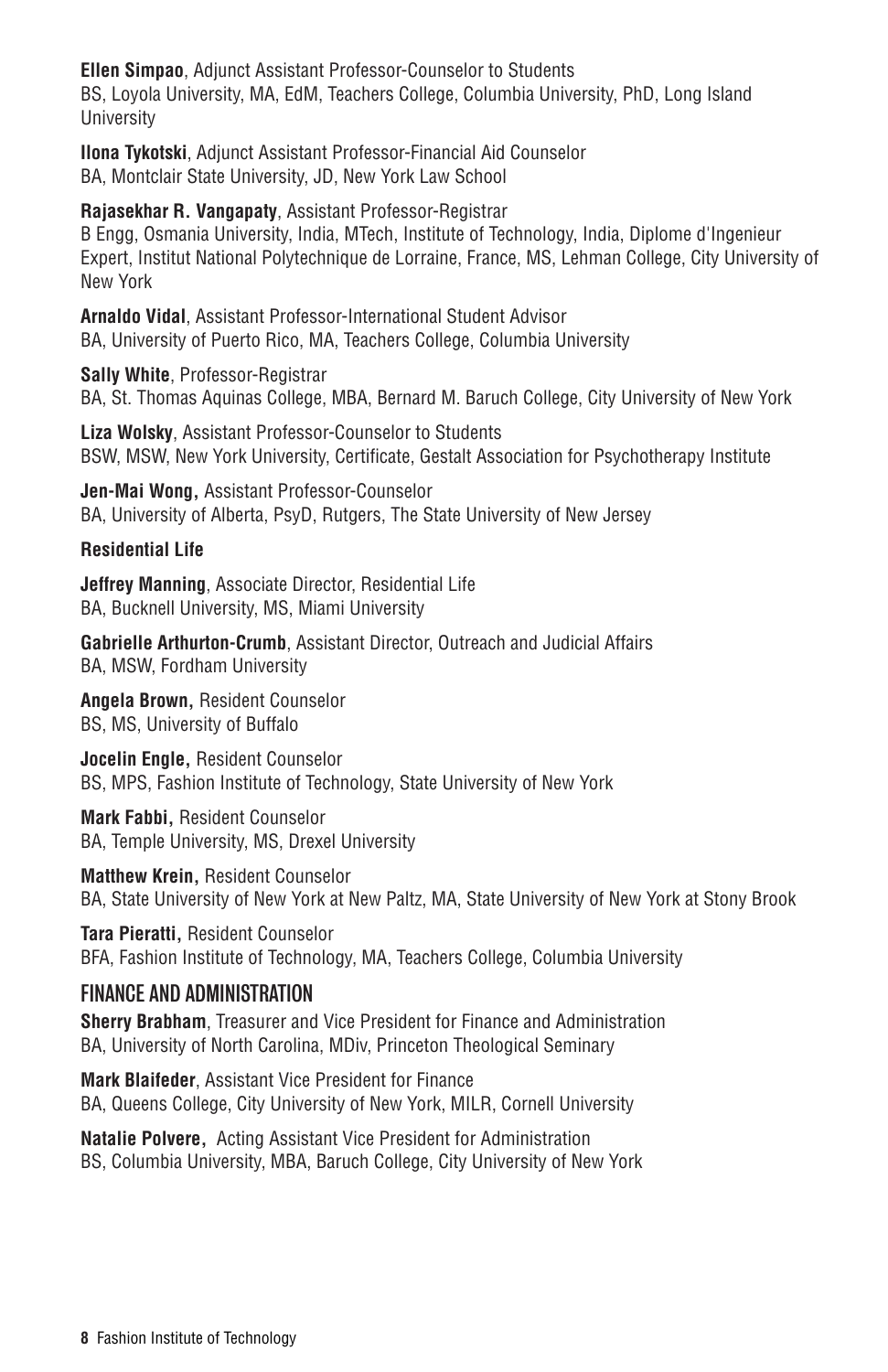**Mario Cabrera,** Director, Public Safety BA, John Jay College

**John Scully,** Deputy Director, Public Safety BA, Fairleigh Dickinson University

**Paul Debiase,** Director of Environmental Health and Safety BS, State University at Stony Brook, MS, Long Island University/CW Post

**William Hanauer,** Acting Bursar BS, Brooklyn College, City University of New York

**George Jefremow**, Executive Director, Facilities BS, New Jersey Institute of Technology

**Shelci Graham,** Acting Controller BA, Howard University

**June Ng,** Director, Space Management and Planning BA, State University of New York at Geneseo

**Angela Palumbo**, Director, Payroll CEP, BS, College of Saint Elizabeth

**Nancy Su**, Director, Budget BA, Harvard-Radcliffe College, MPPM, Yale University

# GENERAL COUNSEL

**Stephen P. Tuttle**, General Counsel and Secretary of the College BA, Franklin and Marshall College, JD, Syracuse University

**Rina Grassotti**, Associate General Counsel BA, University of Massachusetts, JD, Seton Hall

**Tejuana Roberts,** Assistant General Counsel BS, State University of New York at Binghamton, JD, Cornell Law School

**Brittany Schoepp-Wong,** Assistant General Counsel BS, University of Wisconsin-Madison, JD, Columbia University School of Law

**Joseph Iannini**, Executive Director for Internal Controls and Management Analysis BS, MBA, Seton Hall University

## HUMAN RESOURCES

**Brenda Smith**, Interim Vice President for Human Resource Management and Labor Relations BS, Northern Arizona University, MA, Northeastern University, JD, New England School of Law

**Karen Yuen**, Assistant Vice President for Human Resources and Labor Relations BA, Pace University, MS, The New School

**Michele Davis**, Director, Compensation and Benefits BA, Temple University

**Tara Kaplan,** Director, Human Resource Information Technology BA, Hofstra University

**Eric Odin**, Director, Human Resource Services BA, Northwestern University, MA, George Mason University, JD, George Washington University

**Delica M. Reduque**, Acting Director, Employee and Labor Relations BFA, Pratt Institute, MSEd, Baruch College, City University of New York, Certificate in Contract Administration Studies, Cornell University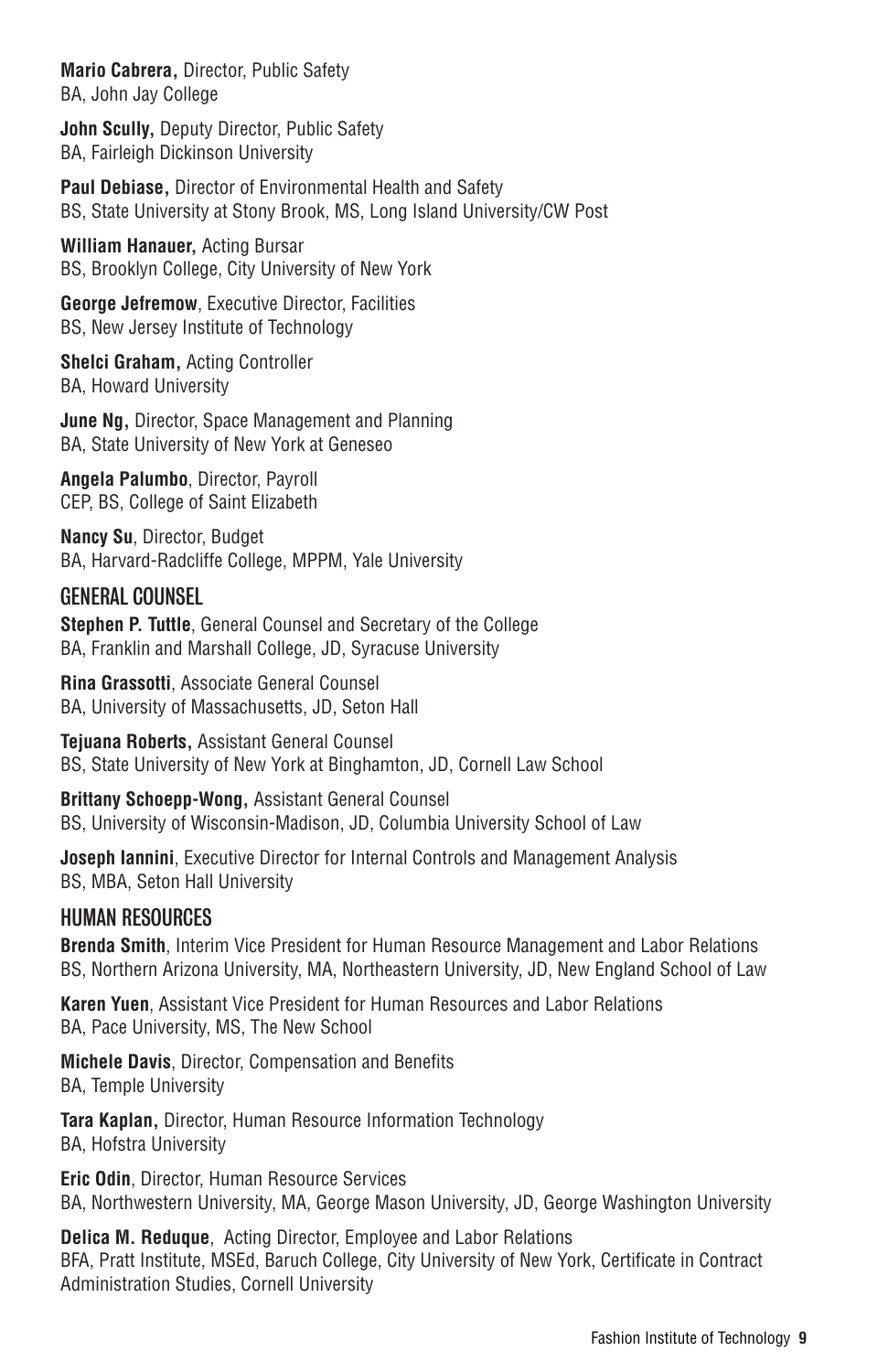# INFORMATION TECHNOLOGY

**Greg Fittinghoff**, Acting Vice President for Information Technology and CIO BS, Iona College, MS, Iona College

**Walter Kerner,** Chief Information Security Officer BA, Binghamton University, State University of New York, MBA, New York University

**Van Buren Winston, Jr.**, Assistant Vice President for Software Services and Information Access BS, Stevens Institute of Technology, Certificate, Management Program for Executives, University of **Pittsburgh** 

**Richard Hoar,** Acting Executive Director of Media Services BA, University of North Texas

# THE MUSEUM AT FIT

**Valerie Steele**, Director, The Museum at FIT BA, Dartmouth College, MA, PhD, Yale University

**Patricia Mears**, Deputy Director, The Museum at FIT BA, MBA, The George Washington University, MA, Fashion Institute of Technology

# STRATEGIC PLANNING AND INSTITUTIONAL EFFECTIVENESS

**Harold Lederman**, Internal Auditor BS, Brooklyn College, City University of New York, MBA, Long Island University, Brooklyn Campus, IT Auditing Certificate, New York University

**Griselda Gonzalez**, Director of Policy and Compliance BS, State University of New York, Empire State College

**Deliwe Kekana**, Affirmative Action Officer and Title IX Coordinator

**Darrell E. Glenn**, Assistant Dean, Institutional Research and Effectiveness

BA, Baylor University, PhD, University of Kentucky

**Carolyn Comiskey**, Executive Director for Assessment BA, Swarthmore College, PhD, University of Michigan

## EMERITI ASSOCIATES

**Irene Buchman**, Professor Emeritus of Presidential Scholars and Educational Skills 1973-2015 BA, MA, EdD

**Alan Fishman**, Professor Emeritus of Fine Arts 1968-1991 BFA

**Eleanor L. Fried**, Professor Emeritus of Illustration 1947-1973 BA

**Barry S. Ginsburg**, Professor Emeritus of Science and Mathematics 1956-1992 BA, MA, EdD

**Newton Godnick**, Professor Emeritus of Fashion Buying and Merchandising 1963-1992 BS, MS

**Hilde W. Jaffe**, Professor Emeritus of Fashion Design 1959-1992 AAS, BA